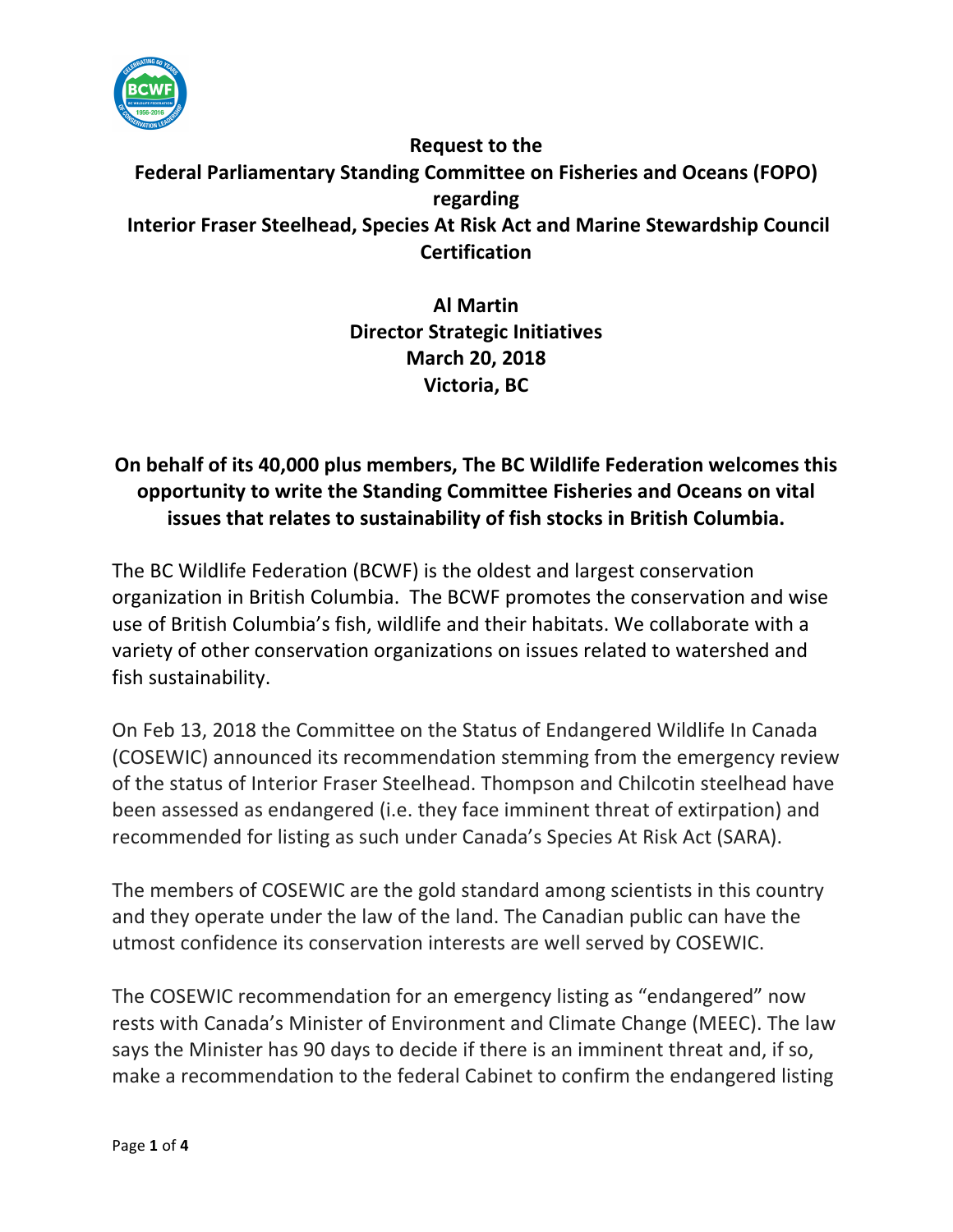

under SARA. The Minister must consult with DFO and form an opinion based on that consultation, as well as the COSEWIC assessment.

MECC is required to make a recommendation on a SARA listing to the federal Cabinet within 90 days of receipt of the COSEWIC report and recommendation. Cabinet *"may consider other factors (e.g., "socio-economic impacts, and anticipated stakeholder positions*") and that input should come from other *"responsible Ministers"* in advance of the Cabinet review and listing decision. *Fisheries and Oceans Canada (DFO) is evaluating opportunities for indigenous and public consultations on the emergency listing of Interior Fraser Steelhead Trout".*

As Highlighted by Calvin Sandborn QC and Rebecca Whitmore of the University of Victoria's Environmental Law Clinic's March  $9<sup>th</sup>$  2018 opinion-editorial in the Vancouver Sun Titled *Respect Science and Protect our Salmon and Steelhead* stated : "The problem is that the federal government routinely withholds *protection* for endangered fish species — directly contrary to scientific advice from *the Committee on the Status of Endangered Wildlife in Canada (COSEWIC).* As a general rule, Ottawa will simply not protect fish species which affect commercial *fishing interests.*

*They continued: "Just look at the track record. Government authorized the scientists at COSEWIC to conduct statutory assessments of endangered species in 2002.* Since then, COSEWIC has concluded that 62 fish species were "at risk" — but *government has only listed 12 for Species At Risk Act (SARA) protection. The* government's record on sea-going fish is particularly abysmal. "

We believe the interior Fraser Steelhead (IFS) deserve the full protection of listing under the SARA. The process proposed by DFO for reviewing Interior Steelhead is a rules-based analysis rather than an outcomes-based exercise. It does not cover the complete range of fisheries or the run timing of the returning IFS as outlined in the 2018 Integrated Fisheries Management Plans. Were the rules effective in the past in sustaining IFS? No, and they are not being materially changed to be effective in the future.

## **RECOMMENDATIONS**

An analysis of IFS needs to be conducted independently to look at the full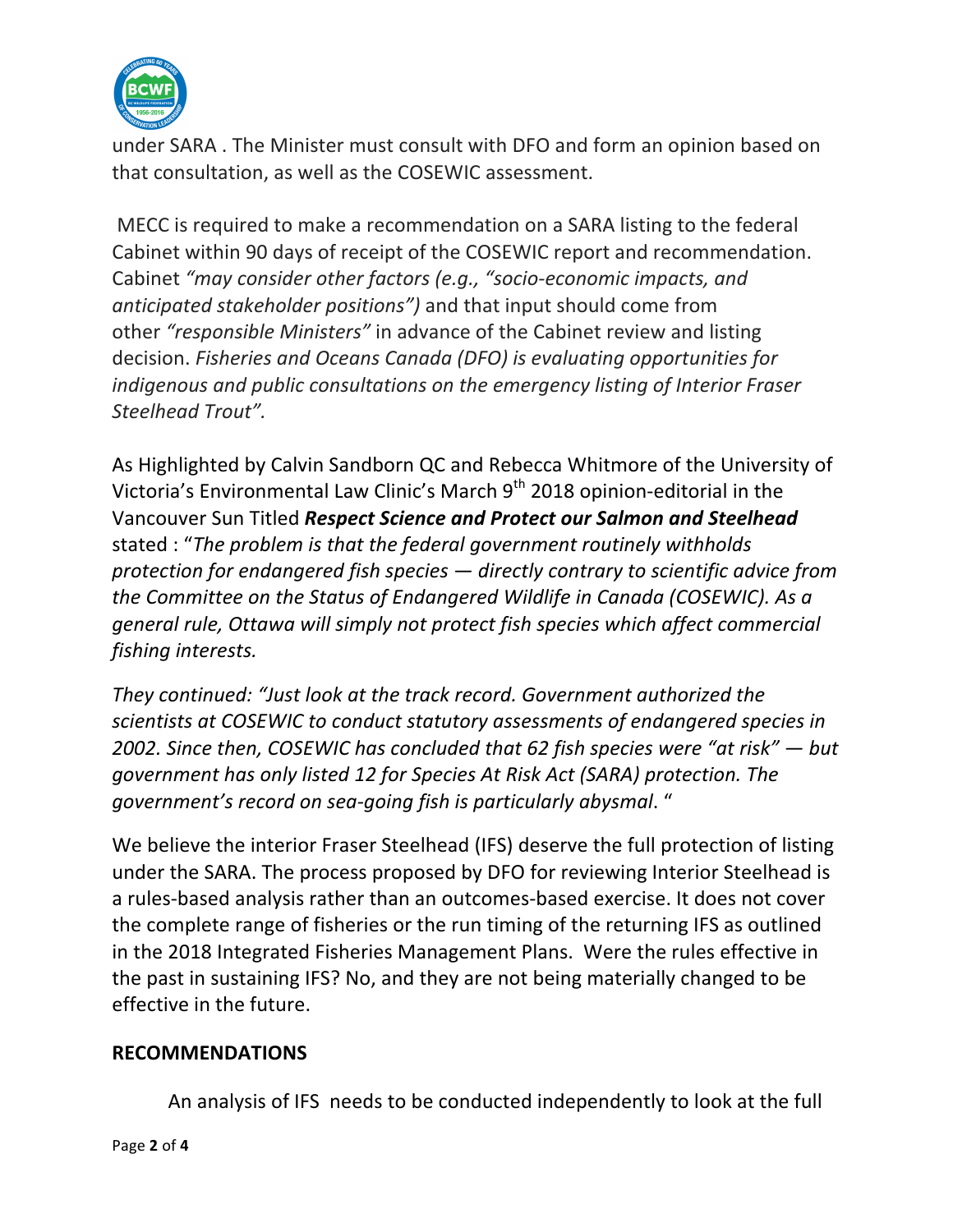

range of fishing scenarios that will result in the recovery of these stocks. The analysis must:

Reflect the current abundance status of IFS

- Look at all selective and non selective fisheries and their impacts
- Use run timing estimates that include the historic range of IFS
- Deal with the uncertainty in harvests by all fisheries over time.
- Develop effective protection measures for IFS

The sustainability of these stocks deserves this level of independent and transparent analysis available for all parties to select the best approach for recovery. We note a similar review was conducted by FOPO for Atlantic Salmon.

- 1. The approach of DFO of not listing marine species needs to reviewed in the light of the risk to the diversity and sustainability of salmon stocks.
- 2. Marine Stewardship Council Certification. Is a certification system worth participating in if it sacrifices sustainability for marketability, and allows IFS and other Fraser stocks to trend towards extinction?

There already is a cooperative network ready for government to call on to assist in delivering watershed and fisheries management objectives including: nonprofit watershed groups, educational institutions, agricultural producers, industry, fisheries interests and others, alongside of Provincial, First Nations and local governments. We need to act in a timely and coordinated fashion. This appears unlikely under the current DFO approach to salmon and steelhead recovery.

## **Summary;**

British Columbia is fortunate to have a world-renowned rich diversity of fish and wildlife resources, but it is starting to disappear. We invite the Federal government through FOPO's leadership to join us in maintaining the province's wealth through sound strategies in conserving our diverse wildlife and fish resources and providing education and awareness in conservation and the outdoors. We request that FOPO conduct a review of these three issues in a timely and expedient manner.

Page **3** of **4**